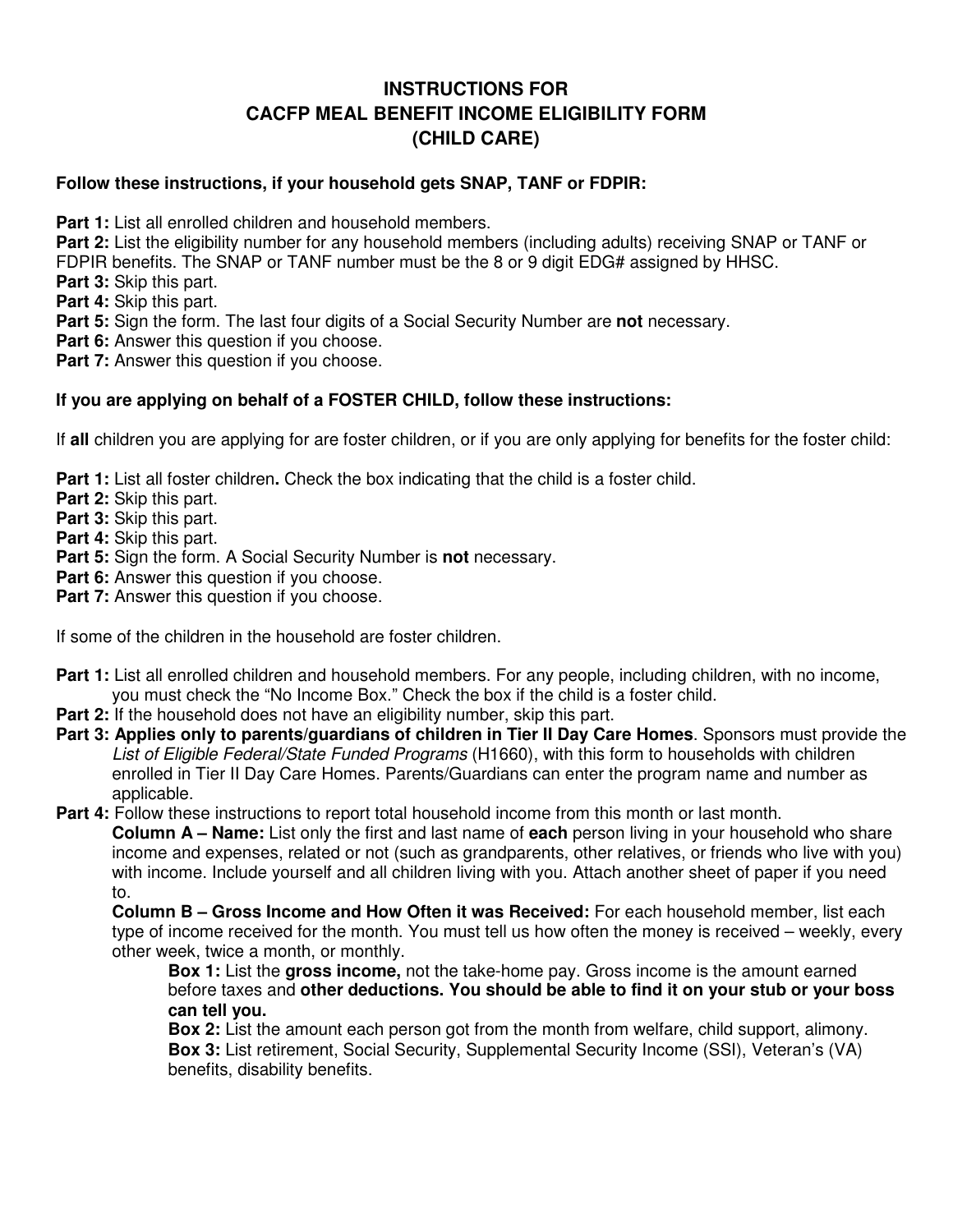**Box 4:** List ALL OTHER INCOME SOURCES including Worker's Compensation, unemployment, strike benefits, regular contributions from people who do not live in your household, and any other income. For ONLY the self-employed, report income after expenses in Box 1. Box 4 is for your business, farm or rental property. Do not include income from SNAP, TANF, FDPIR, WIC or Federal education benefits. If you are in the Military Housing Privatization Initiative or get combat pay, do not include this housing allowance as income.

- **Part 5:** Adult household member must sign the form and list the last four digits of the Social Security Number or mark the box if s/he doesn't have one.
- **Part 6:** Answer this question if you choose.

**Part 7:** Answer this question if you choose.

#### **ALL OTHER HOUSEHOLDS, including WIC households, follow these instructions:**

- **Part 1:** List all enrolled children and household members. For any people, including children, with no income, you must check the "No Income Box."
- **Part 2:** Skip this part.
- **Part 3:** Skip this part.
- **Part 4:** Follow these instructions to report total household income from this month or last month.

**Column A – Name:** List only the first and last name of each person living in your household who share income and expenses, related or not (such as grandparents, other relatives, or friends who live with you) with income. Include yourself and all children living with you. Attach another sheet of paper if you need to.

**Column B – Gross Income and How Often it was Received**: For each household member, list each type of income received for the month. You must tell us how often the money is received – weekly, every other week, twice a month, or monthly.

**Box 1:** List the gross income, not the take-home pay. Gross income is the amount earned before taxes and other deductions. You should be able to find it on your stub or your boss can tell you.

**Box 2:** List the amount each person got from the month from welfare, child support, alimony. **Box 3:** List retirement, Social Security, Supplemental Security Income (SSI), Veteran's (VA) benefits, disability benefits.

**Box 4:** List ALL OTHER INCOME SOURCES including Worker's Compensation, unemployment, strike benefits, regular contributions from people who do not live in your household, and any other income. For ONLY the self-employed, report income after expenses in Box 1. Box 4 is for your business, farm or rental property. Do not include income from SNAP, FDPIR, WIC or Federal education benefits. If you are in the Military Housing Privatization Initiative or get combat pay, do not include this housing allowance as income.

- **Part 5:** Adult household member must sign the form and list the last four digits of the Social Security Number or mark the box if s/he doesn't have one.
- **Part 6:** Answer this question if you choose.
- **Part 7:** Answer this question if you choose.

**Privacy Act Statement:** This explains how we will use the information you give us.

**Non-discrimination Statement:** This explains what to do if you believe you have been treated unfairly.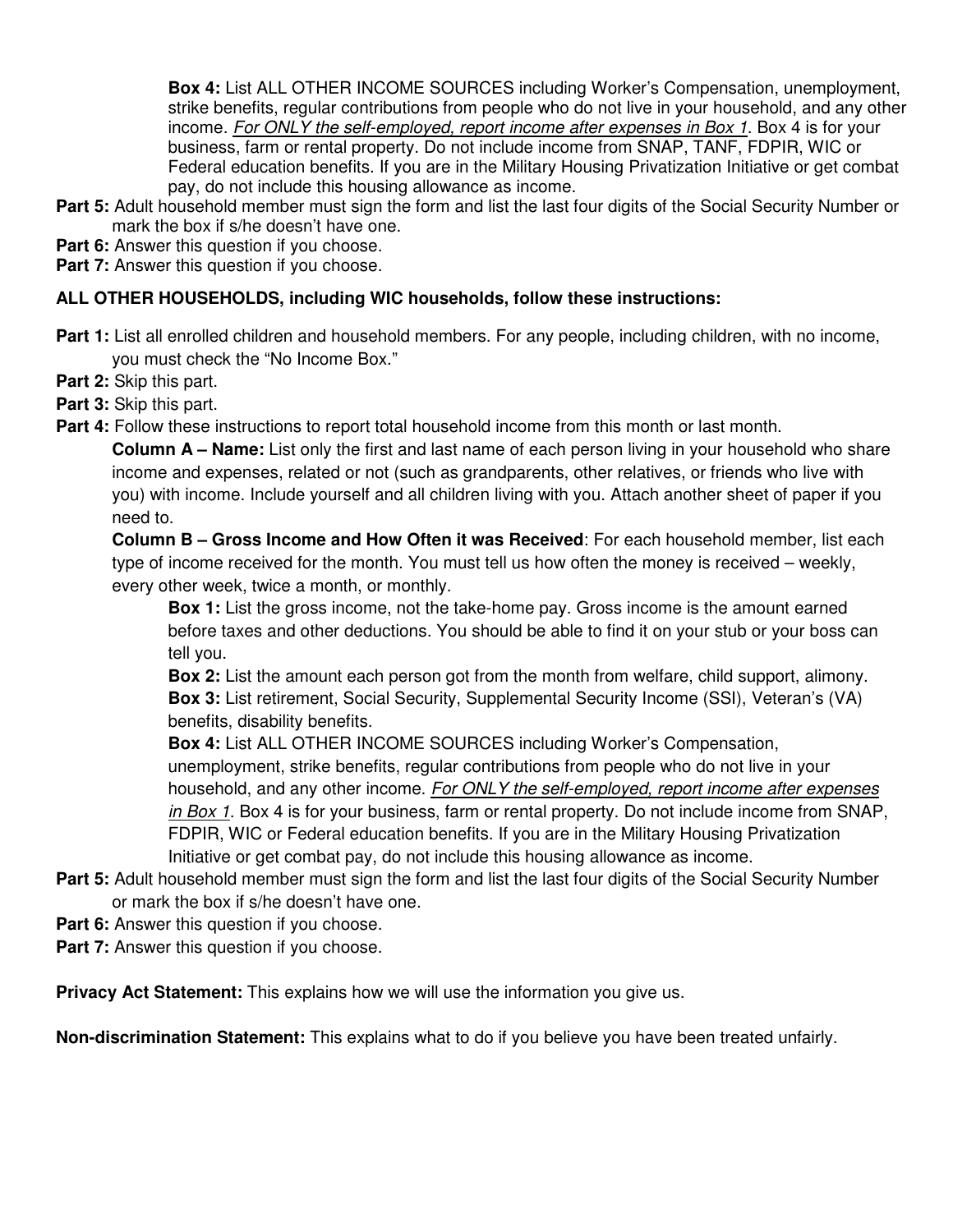

# **CACFP MEAL BENEFIT INCOME ELIGIBILITY FORM (Child Care)**

| Part 1. All Household Members                                                                                                                                                                                                                                                                                                                                                                                |                                                                       |                     |                                                           |                                                                                                                                |                     |  |
|--------------------------------------------------------------------------------------------------------------------------------------------------------------------------------------------------------------------------------------------------------------------------------------------------------------------------------------------------------------------------------------------------------------|-----------------------------------------------------------------------|---------------------|-----------------------------------------------------------|--------------------------------------------------------------------------------------------------------------------------------|---------------------|--|
| Name of Enrolled Child(ren):                                                                                                                                                                                                                                                                                                                                                                                 |                                                                       |                     |                                                           |                                                                                                                                |                     |  |
|                                                                                                                                                                                                                                                                                                                                                                                                              |                                                                       |                     |                                                           | CHECK IF A FOSTER CHILD (THE<br>LEGAL RESPONSIBILITY OF A<br><b>WELFARE AGENCY OR COURT)</b><br>* IF ALL CHILDREN LISTED BELOW |                     |  |
| Names of all household members                                                                                                                                                                                                                                                                                                                                                                               |                                                                       |                     | ARE FOSTER CHILDREN, SKIP TO<br>PART 5 TO SIGN THIS FORM. | <b>CHECK</b><br>IF NO INCOME                                                                                                   |                     |  |
| (First, Middle Initial, Last)                                                                                                                                                                                                                                                                                                                                                                                |                                                                       |                     |                                                           |                                                                                                                                |                     |  |
|                                                                                                                                                                                                                                                                                                                                                                                                              |                                                                       |                     |                                                           |                                                                                                                                |                     |  |
|                                                                                                                                                                                                                                                                                                                                                                                                              |                                                                       |                     |                                                           |                                                                                                                                |                     |  |
|                                                                                                                                                                                                                                                                                                                                                                                                              |                                                                       |                     |                                                           |                                                                                                                                |                     |  |
|                                                                                                                                                                                                                                                                                                                                                                                                              |                                                                       |                     |                                                           |                                                                                                                                |                     |  |
|                                                                                                                                                                                                                                                                                                                                                                                                              |                                                                       |                     |                                                           |                                                                                                                                |                     |  |
| Part 2. Benefits: If any member of your household receives SNAP, TANF, or FDPIR, provide the name and eligibility number for the<br>person who receives benefits. If no one receives these benefits, skip to part 3.                                                                                                                                                                                         |                                                                       |                     |                                                           |                                                                                                                                |                     |  |
| Part 3. (Applies only to parents/guardians with children enrolled in a day care home) If any member of your household receives<br>benefits listed on the enclosed List of Eligible Federal/State Funded Programs (H1660), provide the name of the program and eligibility<br>number: NAME:<br>Check here if no eligibility number $\square$                                                                  |                                                                       |                     |                                                           |                                                                                                                                |                     |  |
| Part 4. Total Household Gross Income-You must tell us how much and how often                                                                                                                                                                                                                                                                                                                                 |                                                                       |                     |                                                           |                                                                                                                                |                     |  |
| B. Gross income and how often it was received<br>Note: Self-employed report income after expenses in box 1                                                                                                                                                                                                                                                                                                   |                                                                       |                     |                                                           |                                                                                                                                |                     |  |
| A. Name<br>(List only household members with<br>income)                                                                                                                                                                                                                                                                                                                                                      | 1. Earnings from work 2. Welfare, child support,<br>before deductions | alimony             |                                                           | 3. Pensions, retirement,<br>Social Security, SSI, VA<br>benefits                                                               | 4. All Other Income |  |
| (Example)<br>Jane Smith                                                                                                                                                                                                                                                                                                                                                                                      | \$200/weekly                                                          | \$150/twice a month |                                                           | \$100/monthly                                                                                                                  | \$200/bi-monthly    |  |
|                                                                                                                                                                                                                                                                                                                                                                                                              | \$                                                                    | \$                  |                                                           | \$                                                                                                                             |                     |  |
|                                                                                                                                                                                                                                                                                                                                                                                                              | \$.                                                                   | \$                  |                                                           | \$.                                                                                                                            | \$.                 |  |
|                                                                                                                                                                                                                                                                                                                                                                                                              | \$                                                                    | \$                  |                                                           | \$                                                                                                                             |                     |  |
|                                                                                                                                                                                                                                                                                                                                                                                                              | \$                                                                    | \$                  |                                                           | \$                                                                                                                             | \$.                 |  |
|                                                                                                                                                                                                                                                                                                                                                                                                              | \$                                                                    | \$                  |                                                           | \$                                                                                                                             | \$                  |  |
| Part 5. Signature and Last Four Digits of Social Security Number (Adult must sign)<br>An adult household member must sign this form. If Part 4 is completed, the adult signing the form must also list the last four digits<br>of his or her Social Security Number or mark the "I do not have a Social Security Number" box. (See Privacy Act Statement on the<br>next page.)                               |                                                                       |                     |                                                           |                                                                                                                                |                     |  |
| I certify that all information on this form is true and that all income is reported. I understand that the center or day care home will get<br>Federal funds based on the information I give. I understand that CACFP officials may verify the information. I understand that if I<br>purposely give false information, the participant receiving meals may lose the meal benefits, and I may be prosecuted. |                                                                       |                     |                                                           |                                                                                                                                |                     |  |
|                                                                                                                                                                                                                                                                                                                                                                                                              |                                                                       |                     |                                                           |                                                                                                                                |                     |  |
|                                                                                                                                                                                                                                                                                                                                                                                                              |                                                                       |                     |                                                           |                                                                                                                                |                     |  |
|                                                                                                                                                                                                                                                                                                                                                                                                              |                                                                       |                     |                                                           |                                                                                                                                |                     |  |
| City: <u>City: Executive Communication</u>                                                                                                                                                                                                                                                                                                                                                                   |                                                                       |                     |                                                           |                                                                                                                                |                     |  |
| Last four digits of Social Security Number: $\frac{1}{n} + \frac{1}{n} + \frac{1}{n} - \frac{1}{n} - \frac{1}{n} - \frac{1}{n} - \frac{1}{n}$ I do not have a Social Security Number                                                                                                                                                                                                                         |                                                                       |                     |                                                           |                                                                                                                                |                     |  |